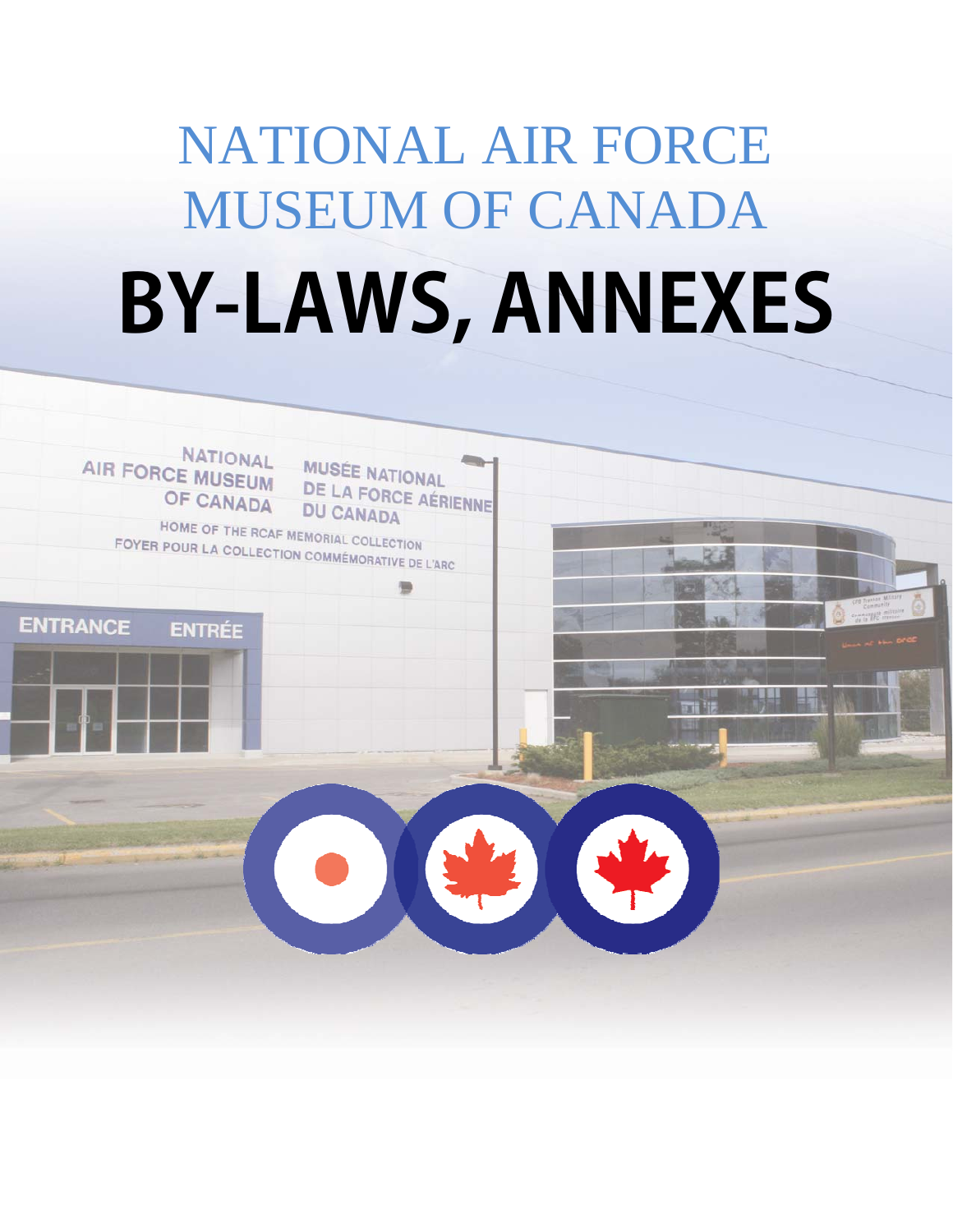# **By-Laws, Annex A - Code of Conduct and Director's Agreement**

The National Air Force Museum of Canada has an outstanding reputation in the community for its integrity, loyalty, dedication and commitment as well as its high quality training and education programs. In support of this positive image, the Museum expects and requires Directors to behave in a professional, respectful, collegial manner while carrying out their responsibilities on the Board.

To ensure that Directors have been duly informed of their obligation and that they understand this obligation and the consequences associated with violating the "Code of Conduct" a written sign-off is required and is as follows:

I will abide by the Code of Conduct by agreeing to:

- $\rightarrow$  listen carefully and respectfully;
- $\rightarrow$  respect the opinions of others;
- $\rightarrow$  respect and support the decisions of the Board;
- $\rightarrow$  participate actively in Board and Committee meetings;
- $\rightarrow$  not succumb to an issue on an emotional level;
- $\rightarrow$  seek advice from legal counsel before taking action upon contentious issues that may adversely affect the Museum;
- $\rightarrow$  adhere to the code of Ethics, the Conflict of Interest Policy and other Museum policies and by-laws; and
- $\rightarrow$  generally act in a manner becoming a Director of the National Air Force Museum of Canada

and I will not:

- $\rightarrow$  engage in any activities that negatively affect the work of the Board or the Museum;
- $\rightarrow$  verbally or physically intimidate or abuse any Director or staff;
- $\rightarrow$  criticize fellow Directors or staff either in or outside the Boardroom;
- $\rightarrow$  discuss the confidential workings of the Board outside the Boardroom;
- $\rightarrow$  interfere with the day-to-day management of the Museum.

I, \_\_\_\_\_\_\_\_\_\_\_\_\_\_\_\_\_\_\_\_\_\_\_\_\_\_\_\_\_\_\_\_\_\_\_\_\_\_\_\_, hereby agree to abide by the National Air Force Museum of Canada Code of Conduct at all times in exercising my responsibilities as a Director.

| Signature of Director:    | Date:                                                                                                |  |
|---------------------------|------------------------------------------------------------------------------------------------------|--|
|                           | This is to confirm that a copy of the Code of Conduct has been provided, reviewed and explained, and |  |
|                           | has pledged to honour his/her obligations under it.                                                  |  |
| Signature of Board Chair: | Date:                                                                                                |  |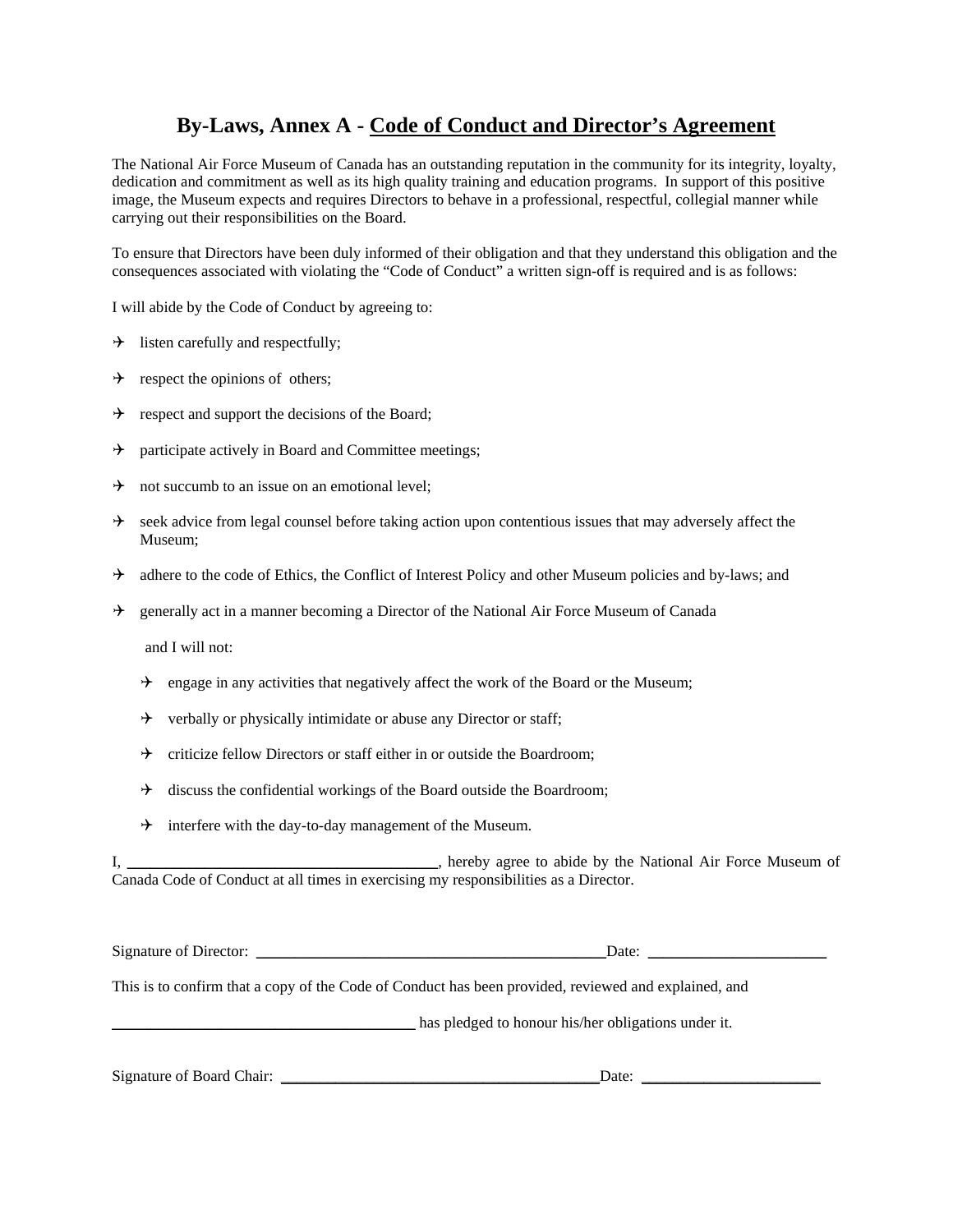# **By-Laws, Annex B - Code of Ethics and Director's Agreement**

The National Air Force Museum of Canada has an outstanding reputation in the community for its integrity, loyalty, dedication and commitment. As Canada's National Air Force Museum the Commander of 8 Wing Trenton expects and requires Board Directors to behave in a professional, respectful and considerate manner while carrying out their responsibilities on the Board.

As a Director of the National Air Force Museum of Canada, I hereby commit myself to the highest ethical conduct as an individual and a member of the Board and will strive at all times to:

- work with fellow Directors and the Museum Chairperson in a cooperative and respectful manner, remembering that I am accountable to the external community as a whole and not any special interest group(s), and that I have no legal or moral authority as an individual outside the meetings of the Board;
- $\rightarrow$  support my fellow Directors in fulfilling their ethical, fiscal and professional obligations;
- $\rightarrow$  base my decisions on the facts of each situation, vote with honest conviction, unswayed by any special interests, honour and uphold all majority decisions taken by the Board;
- $\rightarrow$  ensure the Museum's mission, values and strategic plan and objectives are achieved in a democratic and fiscally responsible manner which enable staff to carry out their responsibilities competently and ethically and which enhance the Museum's public image;
- $\rightarrow$  treat in a fair and equitable manner my fellow Directors, Museum staff, volunteers and general public regardless of race, religion, gender, disabilities, age or national origin;
- $\rightarrow$  support the Chairperson, as the Museum's appointed leader, in the achievement of Museum's mission and strategic goals, dealing with any staff or volunteer complaints according to the established policy for such issues (See the National Air Force Museum of Canada Code of Conduct and Conflict of Interest Policy);
- $\rightarrow$  bring instances of violations of this Code to the Chair for resolution; or, if the Chair is in violation, to the Board as a whole, following those procedures specified in the National Air Force Museum of Canada Code of Conduct and Conflict of Interest Policy;
- $\rightarrow$  refrain from taking advantage of all instances for potential personal or professional gain arising from my position as a Director;
- accept the consequences for any of my actions which violate this Code of Ethics, the Code of Conduct or the Conflict of Interest Policy and abide by the resulting decisions;
- $\rightarrow$  participate fully in any review of the Code and any revisions decided upon;
- $\rightarrow$  generally be guided in the performance of my Board responsibility by high ethical standards.

To ensure that Directors have been duly informed of their obligation and that they understand this obligation and consequences associated with violating the "Code of Ethics" a written sign off is required and is as follows:

I, \_\_\_\_\_\_\_\_\_\_\_\_\_\_\_\_\_\_\_\_\_\_\_\_\_\_\_\_\_\_\_\_\_\_\_\_\_\_\_\_, hereby agree to abide by the National Air Force Museum of Canada Code of Ethics at all times in exercising my responsibilities as a Director.

Date:  $\Box$ 

This is to confirm that a copy of the Code of Ethics has been provided, reviewed and explained to

\_\_\_\_\_\_\_\_\_\_\_\_\_\_\_\_\_\_\_\_\_\_\_\_\_\_\_\_\_\_\_\_\_\_\_\_\_\_\_\_\_ who has pledged to honour his/her obligations under it.

Signature of Board Chair: \_\_\_\_\_\_\_\_\_\_\_\_\_\_\_\_\_\_\_\_\_\_\_\_\_\_\_\_\_\_\_\_\_\_\_\_\_\_\_\_\_\_\_\_\_\_\_\_\_\_Date: \_\_\_\_\_\_\_\_\_\_\_\_\_\_\_\_\_\_\_\_\_\_\_\_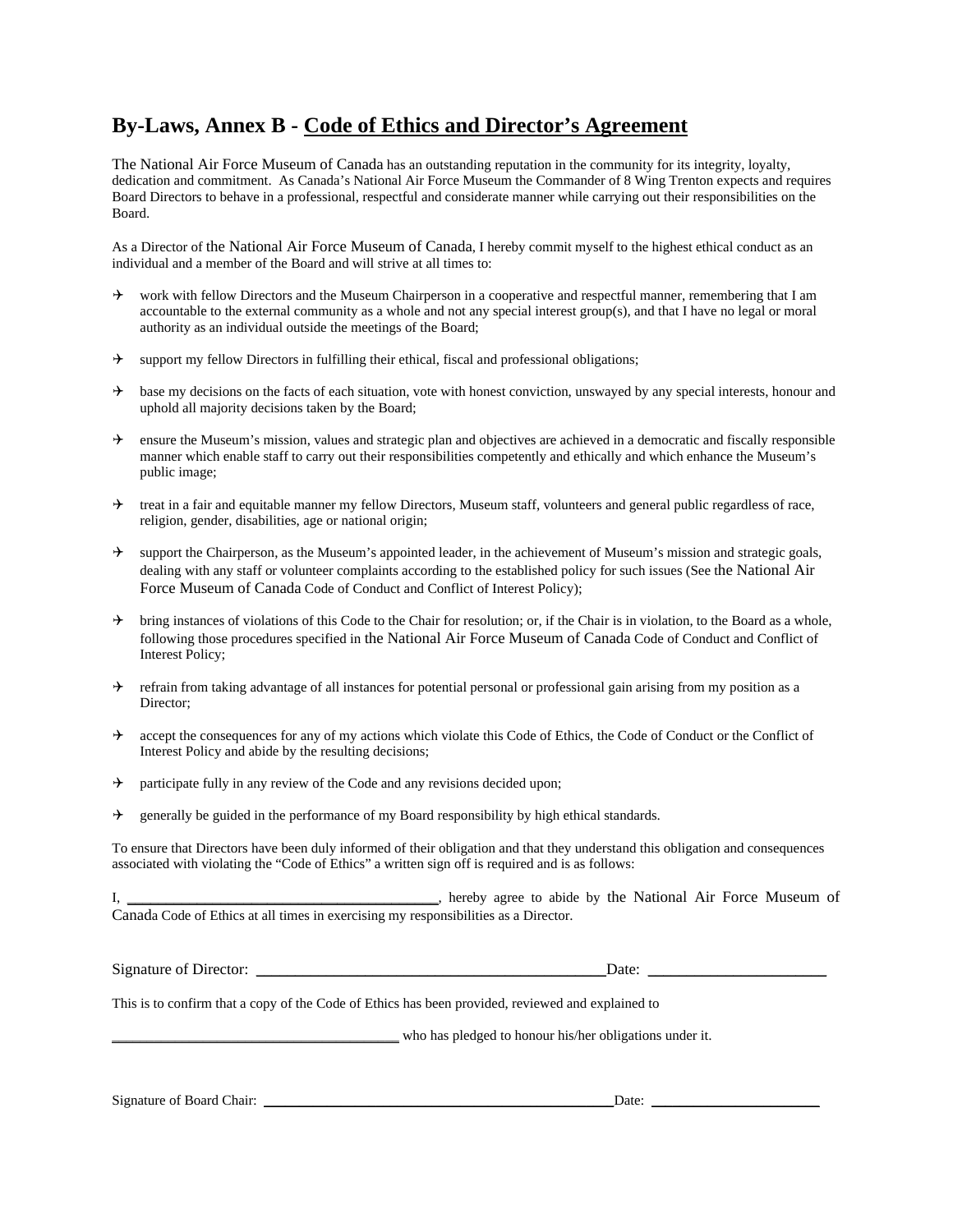# **By-Laws, Annex C - Conflict of Interest and Director's Agreement**

The National Air Force Museum of Canada has adopted its conflict of interest policy to assist Directors in carrying out their duties and responsibilities in an ethical manner while also protecting the integrity of the Board as a whole.

The Conflict of Interest Policy covers interests of a monetary or economic nature and religious, political, corporate or institutional interests which may influence Directors' duties and responsibilities on the Board of the National Air Force Museum of Canada. The Policy covers instances where there may be a personal benefit or the avoidance of loss or any instance in which there is personal benefit resulting from information obtained as a Director.

As Director of the National Air Force Museum of Canada, I understand that a conflict of interest is any situation in which a personal interest of mine may be incompatible or in conflict with my responsibility as a Director or my membership in another organization may, or may be perceived, to influence me carrying out my duties and responsibilities as a Director.

I accept that conflicts of interest may be actual – that is, an interest that may influence my duties and responsibilities as a Director; or potential, in that it could influence; or perceive, where there are reasonable grounds to believe there may be a conflict even if, in fact, there is none.

To avoid actual, potential or perceived conflict of interest situations, I agree that I will:

- $\rightarrow$  declare a conflict of interest and the nature of the conflict, at the earliest opportunity to the Board; if I declare a conflict before a Board meeting, I shall do so to the Chair
- $\rightarrow$  ensure the conflict is recorded in the minutes
- $\rightarrow$  if unsure whether there is a conflict, raise the potential or apparent conflict with the Board for its decision and refrain from voting

Where a conflict does exist, I agree to:

- $\rightarrow$  withdraw from Board or Committee meeting while the matter is being discussed and/or voted upon
- $\rightarrow$  not attempt in any way before, during or after the meeting to influence the voting
- $\rightarrow$  not discuss anything in relation to any decision taken on the matter outside of the Board meeting

As a Director of the National Air Force Museum of Canada, I understand and accept that if I violate the above Policy in any way, that the Board may exercise one or all of the following options:

- $\rightarrow$  issue me a verbal or written reprimand
- $\rightarrow$  request that I resign

I, \_\_\_\_\_\_\_\_\_\_\_\_\_\_\_\_\_\_\_\_\_\_\_\_\_\_\_\_\_, hereby agree to abide by the National Air Force Museum of Canada Conflict of Interest Policy at all times in exercising my responsibilities as a Director.

Signature of Director: \_\_\_\_\_\_\_\_\_\_\_\_\_\_\_\_\_\_\_\_\_\_\_\_\_\_\_\_\_\_\_\_\_\_\_\_\_\_\_\_\_\_\_\_Date: \_\_\_\_\_\_\_\_\_\_\_\_\_\_\_\_\_\_\_\_\_\_\_\_

This is to confirm that a copy of the Conflict of Interest Policy has been provided, reviewed, and explained to

who has pledged to honour his/her obligations under it.

Signature of Board Chair: \_\_\_\_\_\_\_\_\_\_\_\_\_\_\_\_\_\_\_\_\_\_\_\_\_\_\_\_\_\_\_\_\_\_\_\_\_\_\_\_Date: \_\_\_\_\_\_\_\_\_\_\_\_\_\_\_\_\_\_\_\_\_\_\_\_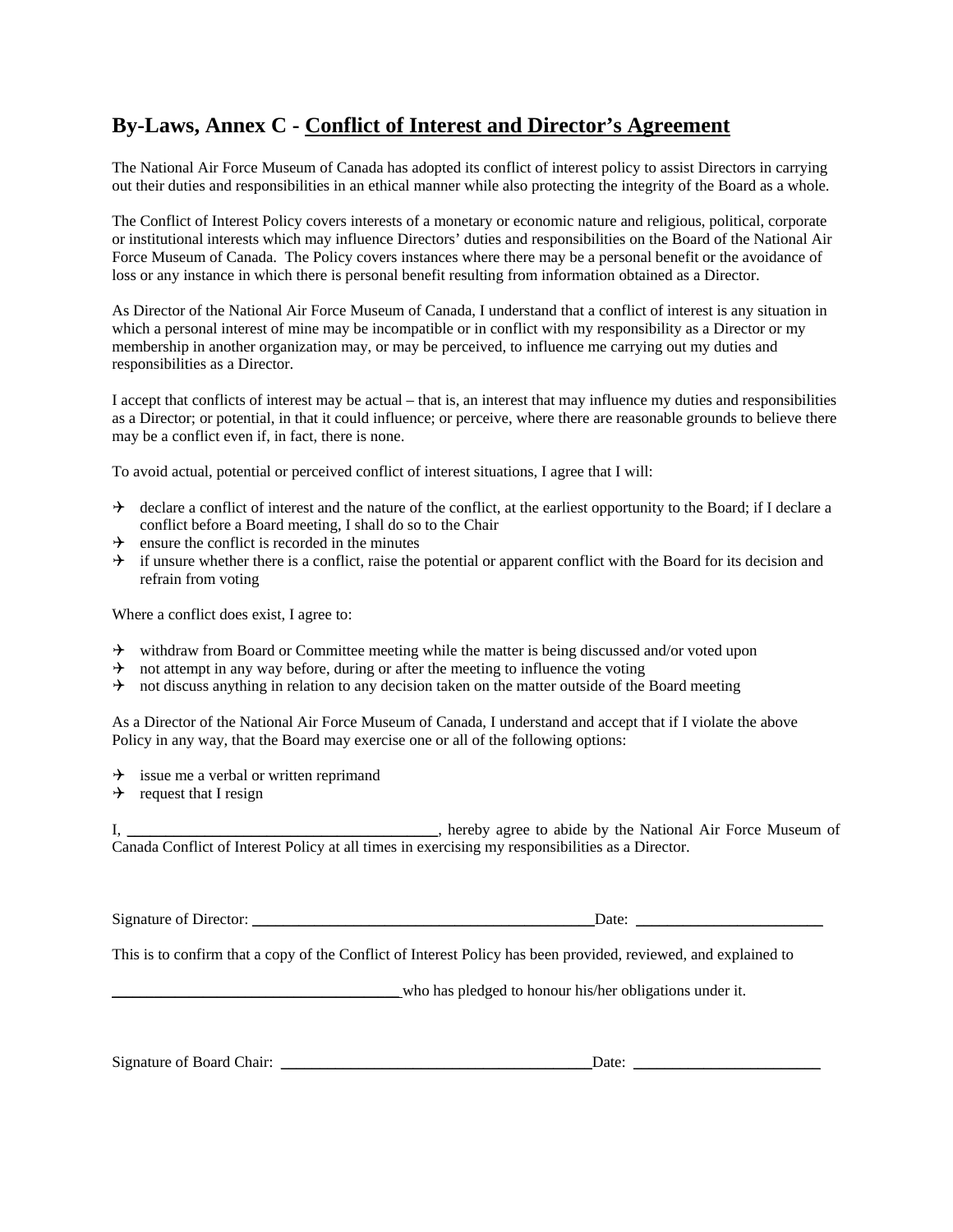# **By-Laws, Annex D - Museum Conservation Policy**

1. The Museum will observe all standard museum practices relating to care, conservation and preservation as set by the Canadian Conservation Institute.

2. The Curator is responsible for the conservation of the Museum's collection. Staff and volunteers entrusted with collection management duties shall receive periodic training in the care and handling of artifacts, archival and/or library material.

3. Preventative conservation treatment of artifacts will be carried out under the direction of the Curator. Artifacts that cannot be treated locally will be forwarded to the Canadian Conservation Institute or a private, accredited conservation specialist under the direction of the Curator.

4. The Curatorial staff will maintain condition reports on artifacts in the collections including record of any conservation treatment received. Periodic checks of the condition of the artifacts and of environmental conditions will also be performed.

5. It is the Curator's responsibility to bring to the Executive Director's attention all special matters related to the conservation activity.

6. All artifacts, archival and/or library material accepted into the Museum's collections, including incoming loans and temporary registered items, will be stored, displayed and handled in keeping with accepted conservation practices to ensure their preservation and care.

7. The Museum is committed to providing exhibition and storage facilities free from pests and all foreseeable hazards to the long-term preservation of its collections. To this end, the Museum will follow standard good housekeeping practices and provide basic security, emergency and disaster planning.

8. The Museum is committed to establish, monitor and maintain acceptable levels of relative humidity, temperature and lighting in storage and exhibition areas.

9. In all instances, the conservation of artifacts will be undertaken with an understanding of the health and welfare of the staff performing these duties, whether handling objects or using conservation methods and materials that might have a negative impact on health. The staff and volunteers of the Museum will follow health environment policies and procedures as set by the Department of National Defence.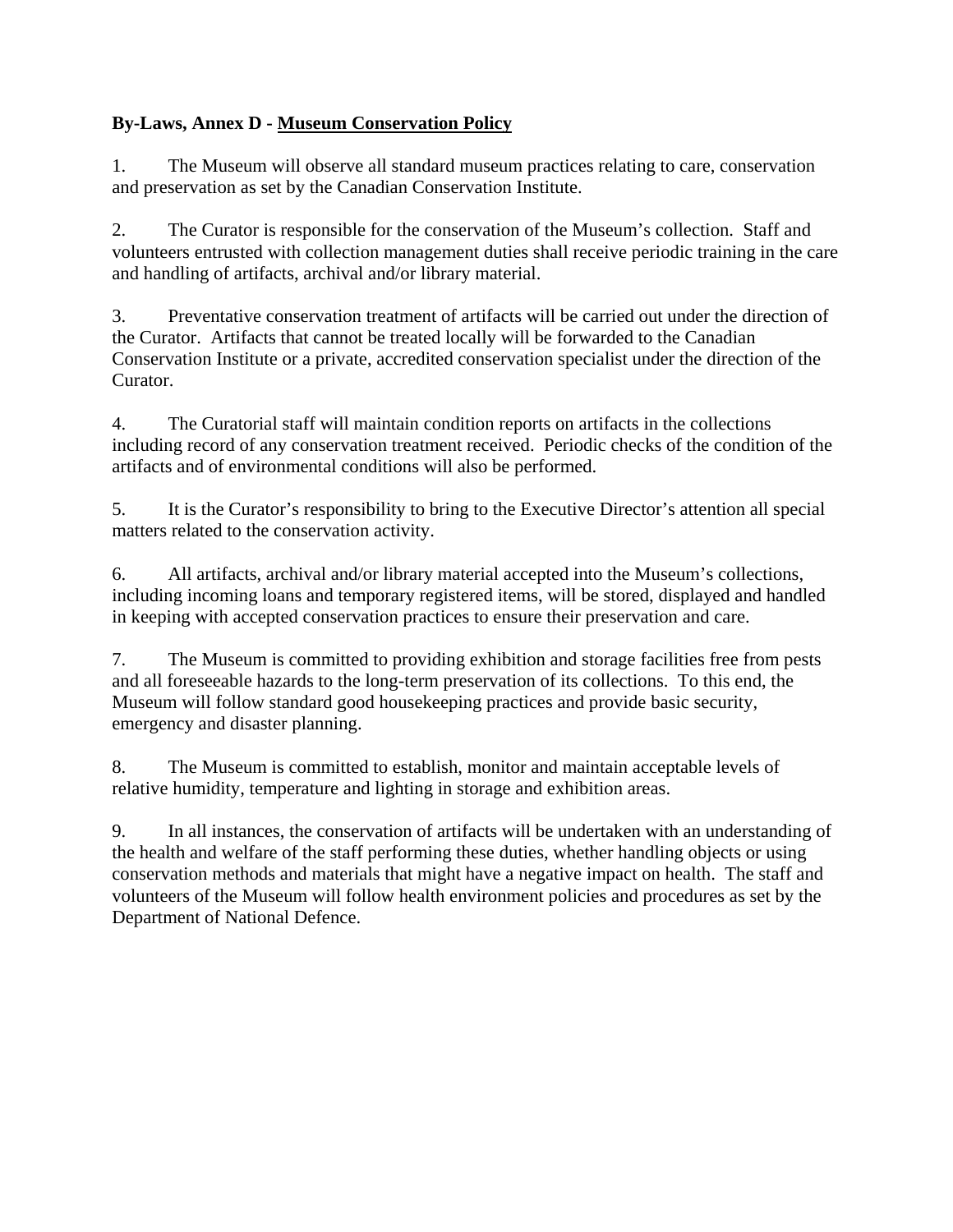# **By-Laws, Annex E – Museum Collections Management Policy**

# **Definitions**

- An **artifact** is an object that has lost its primary function and gained some historical significance.
- The **Collections Register** is a paper format document for recording items accessioned into the artifact and archives collections.
- The **digital catalogue** is an electronic data base of artifacts and archival material accessioned into the museum's collection.
- **Accessioning:** The formal process of recording an artifact in the Museum's collection. An artifact is not accessioned until it has been accepted as part of the Museum's permanent collection.
- **Acquire:** To accept an artifact, archive or library material into the Museum collection or library.
- **+** De-accessioning: The formal sanctioning and documentation prior to the disposal of artifacts.
- $\rightarrow$  Donation: A gift or contribution to the Museum.
- **Purchase:** The acquisition of an object(s) through legal sale.
- **Trade:** An exchange of items between two parties acting independently of each other and to their mutual benefit. The Museum may consider trade of items from its collections where this trade respects the Museum's public trust responsibilities and within guidelines set by the Department of National Defence (DND), Canadian Trust Law and Charitable Gift-in-Kind guidelines.
- **Transfer:** The acquisition, by the Museum, of objects from DND or other federal or provincial sources.
- **Fig. 3** Incoming loan: The temporary assignment of collections material (artifacts, archival or library material) provided to the Museum by an outside agency (such as an individual, a regiment, another association or museum) for purposes such as exhibition, identification and research. These assignments do not involve a change in ownership.
- **The Subset of Collections material from the Museum, to Outgoing loan:** The temporary assignment of collections material from the Museum, to other museums, agencies and educational or cultural institutions for the purposes of exhibit, research, identification, education, or conservation. These assignments do not involve a change in ownership.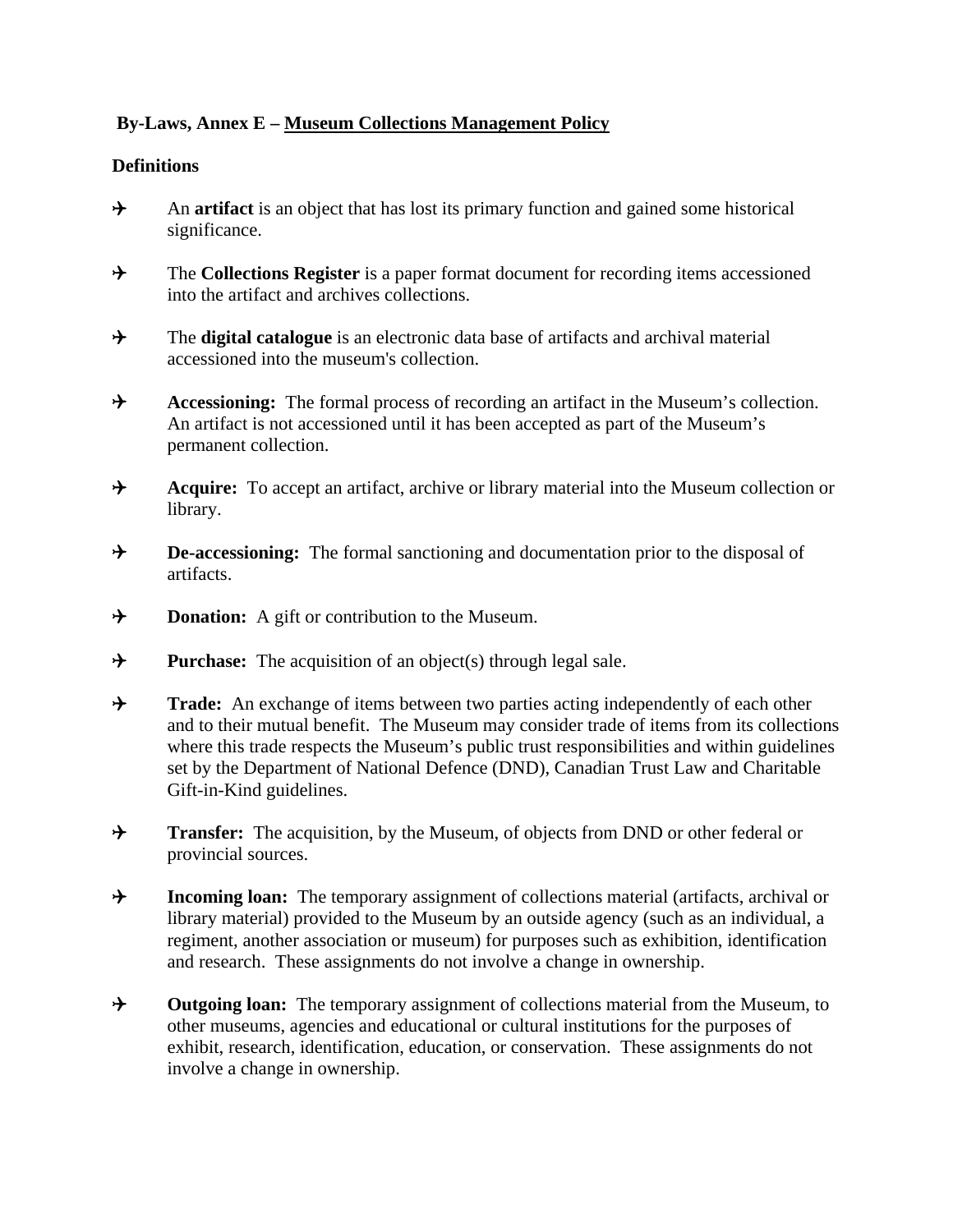# **Guidance**

1. The Canadian Forces Museums Administrative and Operations Manual (A-AD-266- 000/AG-001), Part 4 will be utilized as a guideline for outlining the Museum's policies regarding the growth, management, care and preservation of the collections.

## **Scope of the collections**

2. The Museum collection will be representative of all aspects of military aviation history in Canada and of the Canadian Air Force activity abroad from the early 1900s to the present day.

# **Components**

3. The Museum collection shall be divided into four entities as follows:

3.1. The **artifact collection** is the ensemble of objects whose significance is related to the Museum mission, has been accessioned into the Museum Collections Register and recorded in the digital catalogue.

3.2. The **archives collection** is the ensemble of paper historical documents and photographs that are relevant to Canada's Air Force history and have been accessioned into the Museum Collections Register and recorded in the digital catalogue.

3.3. The **library collection** contains books, periodicals, aircraft related manuals and audio-visual material relevant to the history and technology of Canadian and foreign military aviation. The library collection is an independent collection for which separate records are maintained.

3.4. The **outreach collection** is the ensemble of artifacts, archival and library material that are recorded in a Temporary Register.

### **Collections management**

4. All collection management activities are the responsibility of the Curator.

### **Acquisitions**

5. In compliance with the museum's mandate, the collections will be constantly enriched via donation, purchase, transfer or trade.

6. Unchecked growth is a liability. The Museum recognizes that the rate of collecting must be balanced against the Museum's capacity to provide proper care and accessibility for collected objects. Therefore, in collecting, care must be taken to avoid duplications, acceptance of irrelevant objects and items in unsuitable condition that may require extensive restoration.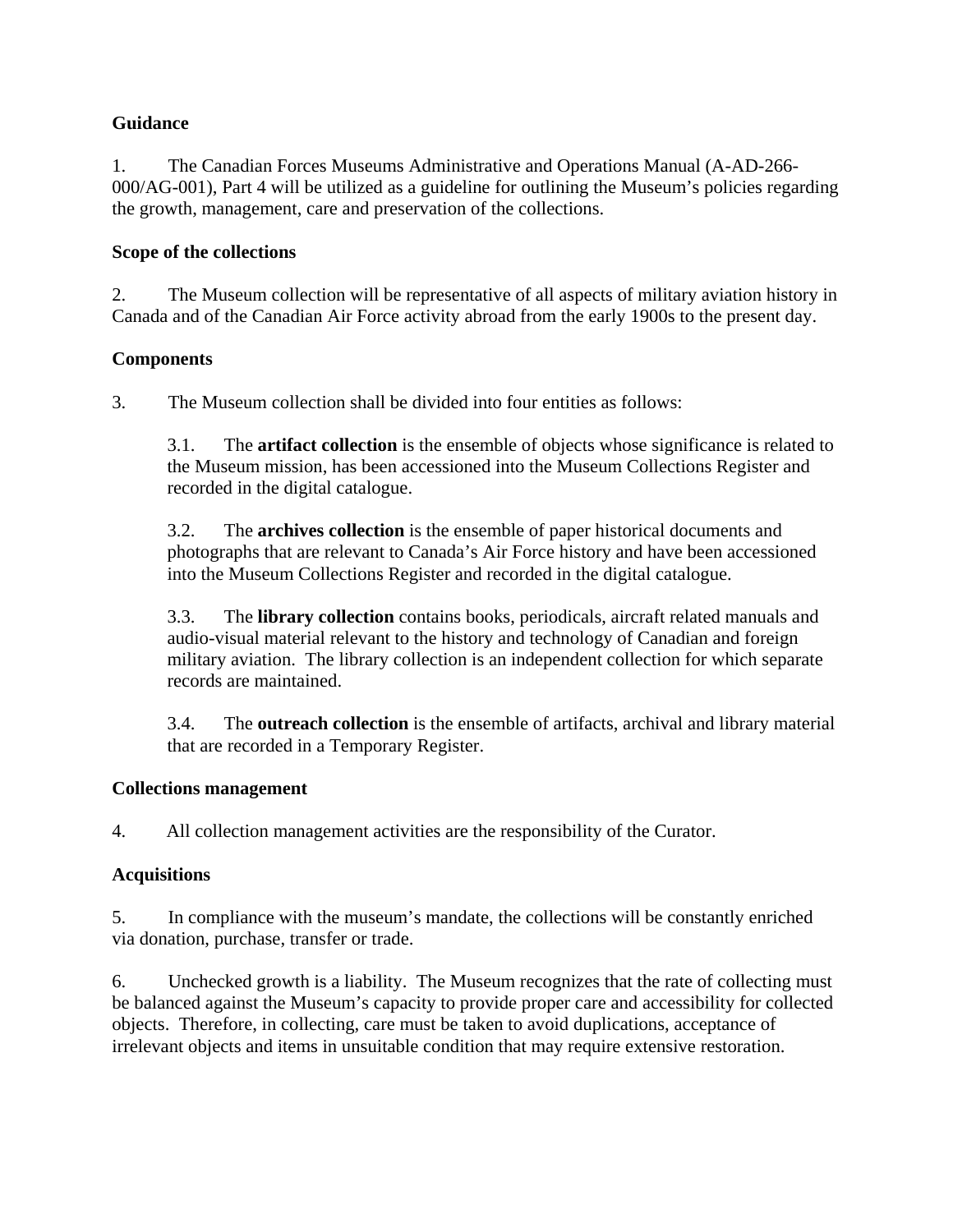7. Artifacts which do not contribute to the mission of the Museum will be collected only if space is available, and they are deemed to be of unique military interest or of value as part of a trading or outreach collection.

8. Objects must not be acquired under circumstances considered to be exploitative, unethical, illegal, or otherwise incompatible with DND regulations. Objects will be acquired in accordance with the laws of Ontario, Canada and international agreements between Canada and other countries.

9. The Curator has authority to acquire artifacts, in accordance with the policies outlined in paragraphs 5. to 8., above, of a value not to exceed \$1000.00. In the case of artifacts valued in excess of \$1000.00, the proposed acquisition will be submitted to the Board of Directors, through the Executive Director, for approval.

10. The Curator will, under extraordinary circumstances, solicit advice from the Executive Director, and the Board of Directors when conditional donations are being considered which may be of unique value to the Museum.

11. Staff and volunteers entrusted with collection management duties shall receive periodical training in the registration, care and handling of artifacts, in accordance with current DND regulations regarding Occupational health and safety.

# **Accessioning**

12. To ensure control of the Museum holdings (collections), the Curator will maintain the following records: Temporary Register; Collections Register; Loans Register and digital catalogue.

13. For insurance and accounting purposes, all newly accessioned items will be included in the Museum's Distribution Account. Those items received from individuals will be reported to NPF Accounts, 8 Wing/CFB Trenton, in order to be included on the non-public funds Distribution Account. Items received from public sources, such as the Directorate Disposals, Sales, Artifacts and Loans (DDSAL), are to be included in a public Distribution Account in accordance with DND procedure.

14. Upon request, income tax receipts may be issued by the Museum to the donor for an amount equal to the fair market value of the donation. The Curator, in accordance with Canada Customs and Revenue Agency guidelines governing fair market value and gift-in-kind tax receipts, will undertake the appraisal, as outlined in A-AD-266-000/AG-001, Part 4.

15. For object(s) with a perceived value of less than \$1000.00, the Curator will complete this appraisal. For a single object with a perceived value exceeding \$1000.00, the Curator will seek a second opinion. For objects with a perceived value exceeding \$5,000.00 the services of a professional appraiser must be obtained. All appraisals will be provided in writing.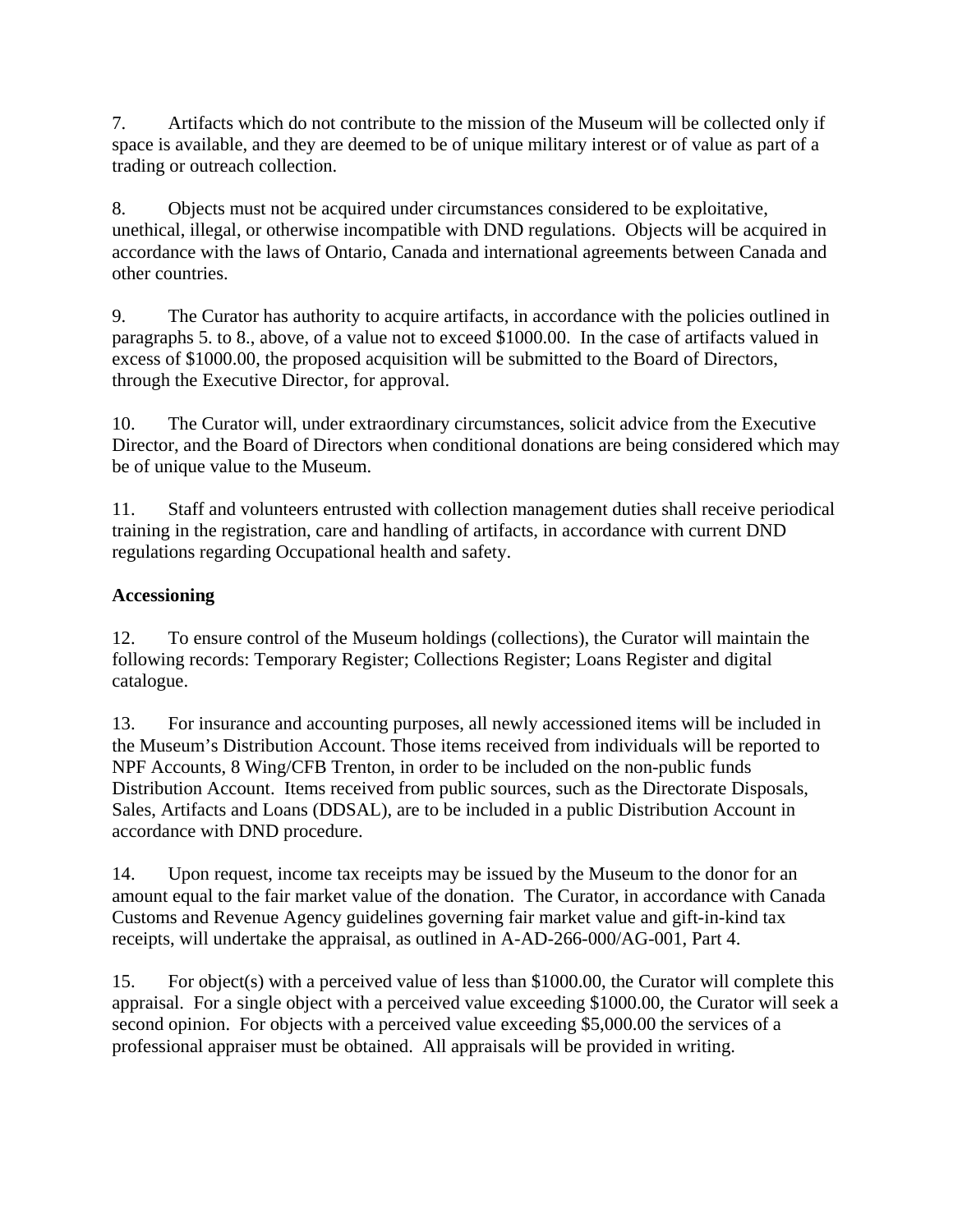16. Should the donor not accept the Museum's appraised value, the donor may obtain alternate professional services at personal expense.

# **De-accessioning and Disposal**

17. The Museum may de-accession and dispose of material that is not historically significant to its collections mandate, duplicates of historically significant artifacts or artifacts that are no longer useful for research, exhibition or loan.

18. A list of artifacts proposed for de-accessioning will be prepared by the Curator and submitted to the Executive Director for approval. The recommended disposal action will be included for each item. Artifacts valued in excess of one thousand dollars (\$1,000.00) require approval by the Board of Directors. This procedure is valid for items on both distribution accounts, public and NPF.

19. In the event of artifacts listed on the public Distribution Account are de-accessioned, they must be disposed of through DDSAL in accordance with DND procedures.

20. Incoming loans may not be submitted to the de-accessioning procedure.

# **Loans**

21. The Museum will allow loans of artifacts, incoming and outgoing, for exhibition, research, and short term outreach activities. Loans are permitted with museums, Canadian or international, DND organizations, other federal or provincial institutions and individuals. The Curator will consider the following qualifiers when determining loan requests: purpose, public benefit, DND benefit or contribution to mission statement.

22. An outgoing loan can only be approved for the purpose of exhibition, restoration or outreach activity.

23. In exceptional cases, where the loan (incoming or outgoing) is subject to special terms and conditions, the Curator may seek approval from the Executive Director or the Board of Directors.

24. All loans will be documented through the use of the applicable loan form and loans register.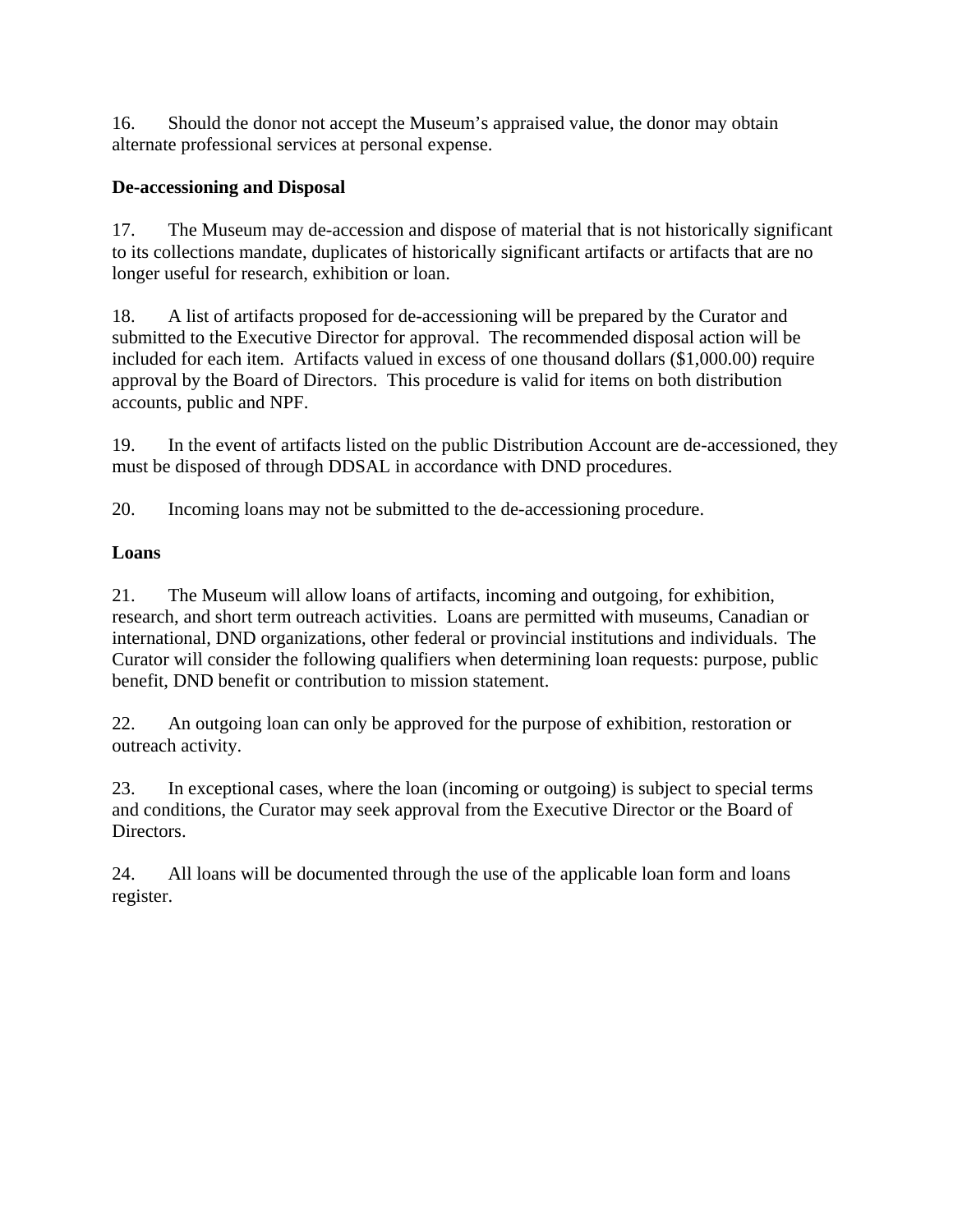# **By-Laws, Annex F - Exhibitions and Research Policy**

#### **Museum Exhibitions**

1. The Museum's exhibitions will illustrate the history of Canadian military aviation, domestic and international. Exhibitions will be the primary means by which the Museum's collections are made accessible to the public. For this purpose the Museum will maintain a permanent exhibition and a temporary exhibitions plan.

#### **Definitions**

- **Permanent exhibition:** a long-term display designed to make the Museum's collections accessible to the public through the use of static displays, hands-on and interpretative displays and textual and audio-visual support material.
- **Temporary exhibitions:** short-term presentations of air force related material, designed to illustrate selected topics such as, specific research themes, historical events, Museum projects, squadron histories, etc.
- **Exhibits:** sections in the exhibitions designed to depict a past event, illustrate a storyline, document a biography or theme related to the permanent/temporary exhibition.

#### **Permanent Exhibition**

2. The permanent exhibition includes the Air Park. The Museum's artifact collection shall form the basis of this exhibition. Replicas or reproductions are only to be used when an original artifact is unavailable.

3. Maintenance funding will be provided for in the Museum's annual budget.

4. The permanent exhibition will be documented and made accessible to visitors through published material such as, pamphlets, floor plans, captions and signs, etc. The information provided will be displayed in the two official languages (CFAO 2-15).

#### **Temporary Exhibitions**

5. Temporary exhibitions will complement both the permanent exhibition and the Museum's mission statement. These exhibitions may be held within designated areas of the Museum or where required to meet the needs of the Outreach program.

6. The temporary exhibitions program will be presented for approval to the Executive Director and the Board of Directors annually.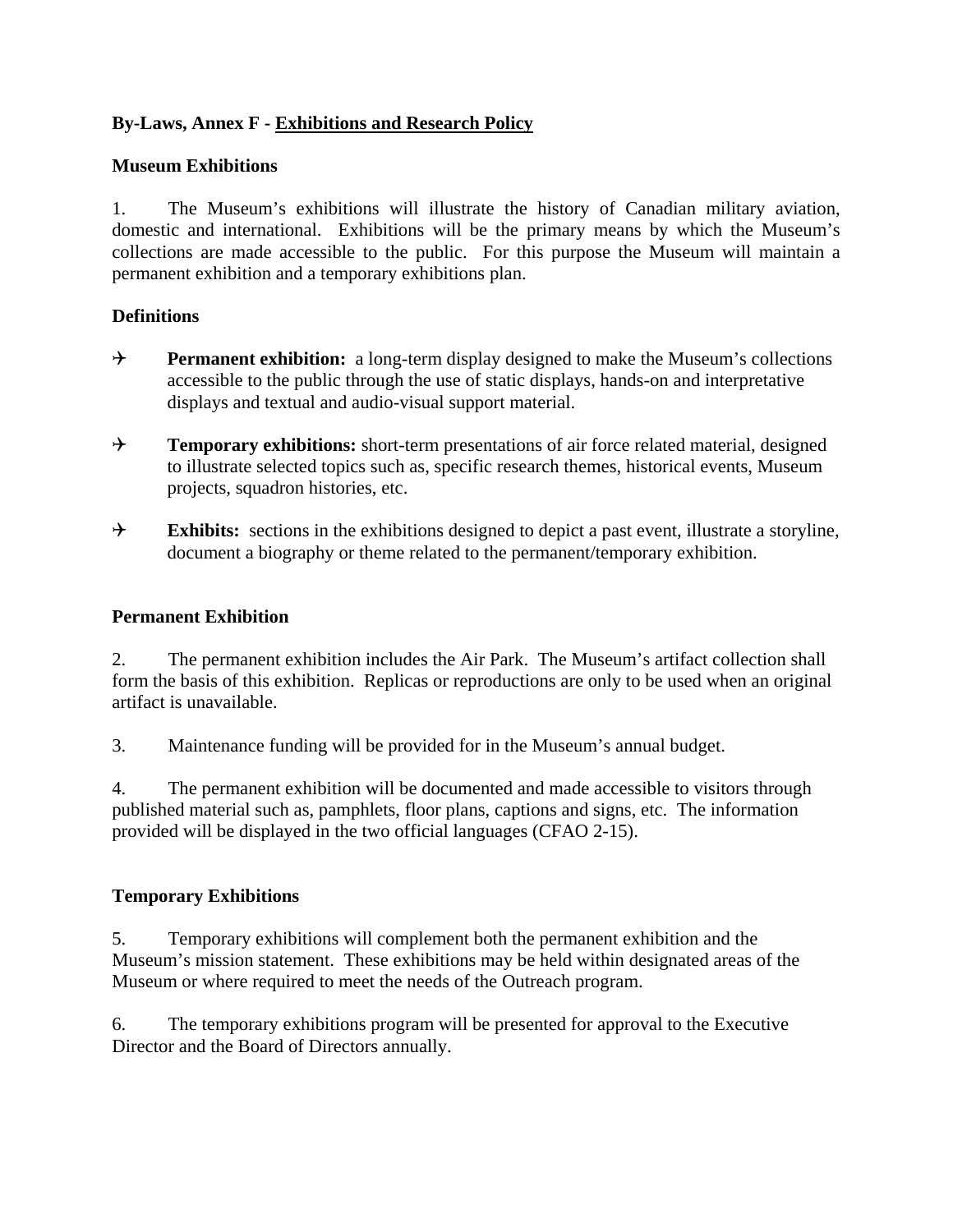7. Temporary exhibitions may include signs, captions and published material appropriate to the exhibition. Published material may be offered to the public for sale through the Museum Gift Shop.

# **Research**

8. Research is the ensemble of activities carried on by the curatorial staff in order to document, preserve and present the artifacts in the Museum's collection.

9. Exhibitions will normally require extensive planning and research to develop the concept of either permanent or temporary exhibitions. When appropriate, the Board of Directors may authorize the hiring of a consultant to assist in the development of exhibition themes.

10. The Board of Directors may authorize the Executive Director to form a committee to assist the Curator in the development of future displays and or/the re-alignment of current displays to ensure the exhibits remains effective and acceptable for long term public viewing.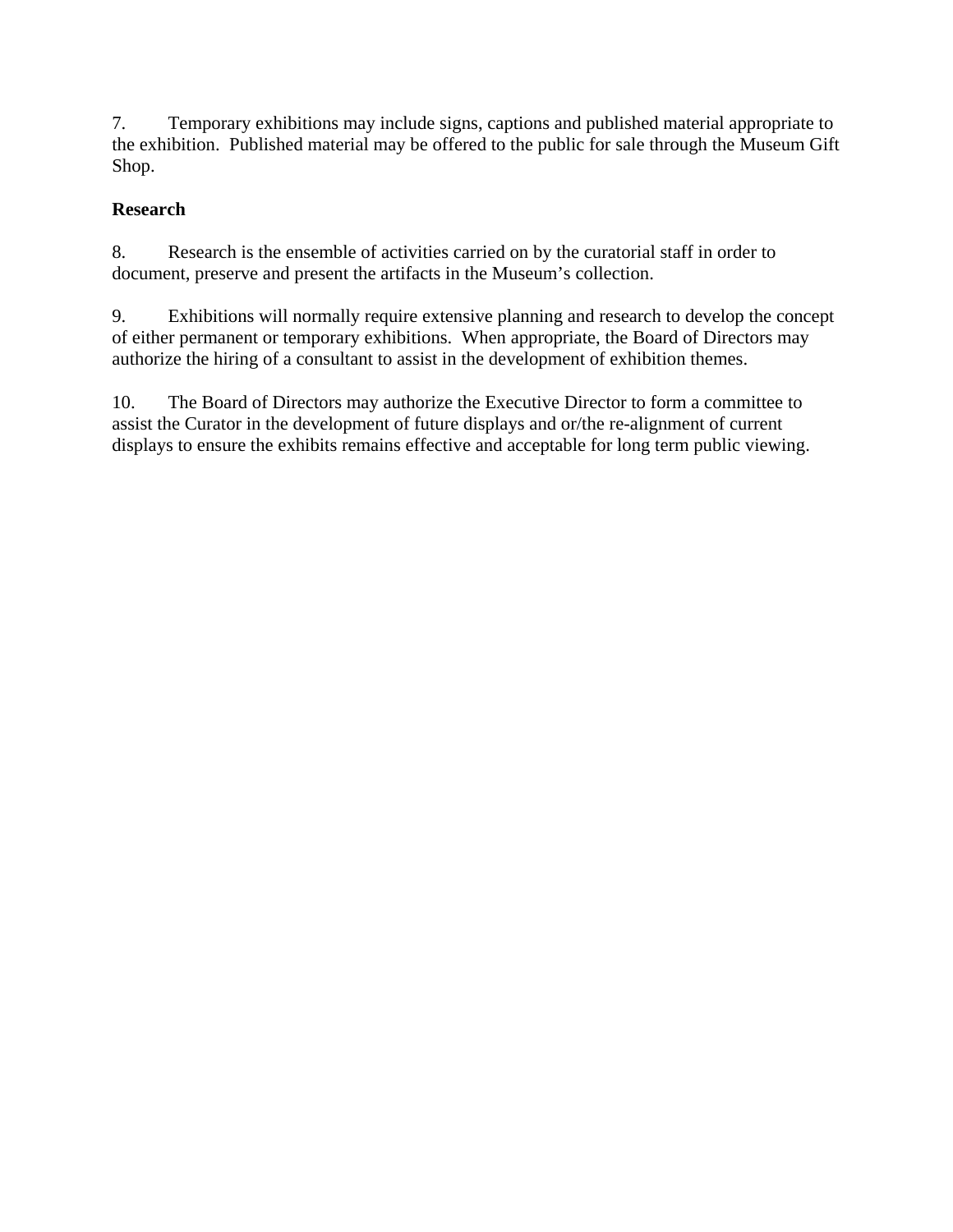# **By-Laws, Annex G - Museum Education, Outreach and Public Relations Policy**

# **Education**

1. The Museum shall create, develop, market and implement educational programs targeting a variety of groups.

2. The Educational Programmer will create and execute programs in consultation with curatorial staff. The Educational Programmer is accountable to the Curator. The Curator will keep the Executive Director informed of educational activities.

# **Outreach**

3. The museum will develop external activities which will take the Museum's message to the public.

4. Outreach activities are secondary means by which the Museum's mission is accomplished.

# **Public Relations**

5. The Museum will promote and present activities involving public awareness and participation, motivating the public to visit the Museum.

6. The Public Relations Specialist, accountable to the Executive Director shall promote the Museum's mission using a variety of means and media.

# **Program Fees**

7. The Museum may charge fees as required to defray, in whole or in part, the costs of providing Educational and Outreach programs as described above.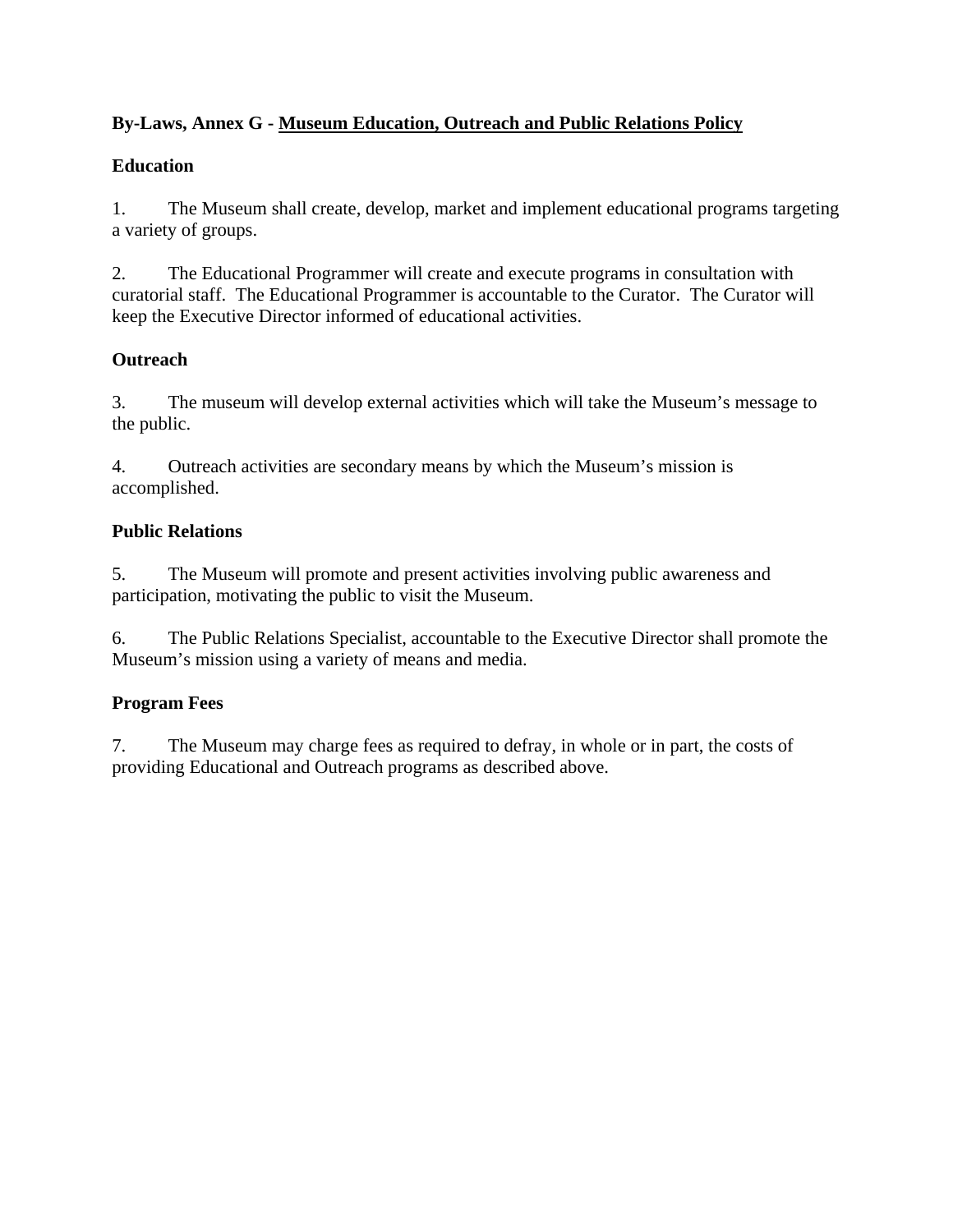# **By-Laws, Annex H - Rules of Order**

## **Introduction**

1. The fundamental principle throughout this Annex is to ensure a careful balance of the rights of individuals, with due regard for the rights of the majority, and of any minority, of the members. Ultimately, it is the majority present at a meeting who decide a course of action, but only following the opportunity for a full and free discussion.

2. This annex should be read in conjunction with Annexes A, B and C.

# **Rules of Order**

3. This term refers to the written rules of parliamentary procedure contained in this Annex as approved by a two-thirds majority of the Board members. These rules relate to the orderly transaction of business at Board meetings and to provide a firm basis for resolving questions of procedure that may arise. These rules are intended to supplement existing Board By-Laws, recognize authoritative publications and accepted practices in a single location for the benefit of Board members.

**Definitions** Note: some definitions are By-Laws and are included in this annex for ease of reference.

- Amendment: Is a secondary motion that modifies the working, and within certain limits the meaning, of a motion before it is acted upon.
- **Appeal:** The Chair has the duty and authority to make necessary rulings on questions of parliamentary law. Any two members, however, have the right to appeal such rulings. By proposing a motion and another "seconding", the ruling is taken from the Chair and vested in the Board by a majority vote of the members present.
- **H** Discussion: Formally known as debate, means discussion of the merits of a motion. Normally, the originator of the motion has a one-time right to speak first on the merits of the proposal.
- **H** Motion: Is a formal proposal by a voting member, at a meeting, that the board take a specified action.
- **Parliamentary Authority:** Is the source document(s) for the Rules of Order. The source documents for the Board are the Museum By-Laws and Roberts Rules of Order (current edition), as modified in this annex.
- **Point of Order:** Is the legal interruption of Board business, by a voting member, regarding a violation of the rules. The member shall clearly state "Point of Order". The Chair requests the member to state the concern, following which the Chair rules on the alleged violation, briefly outlining the rationale for the decision.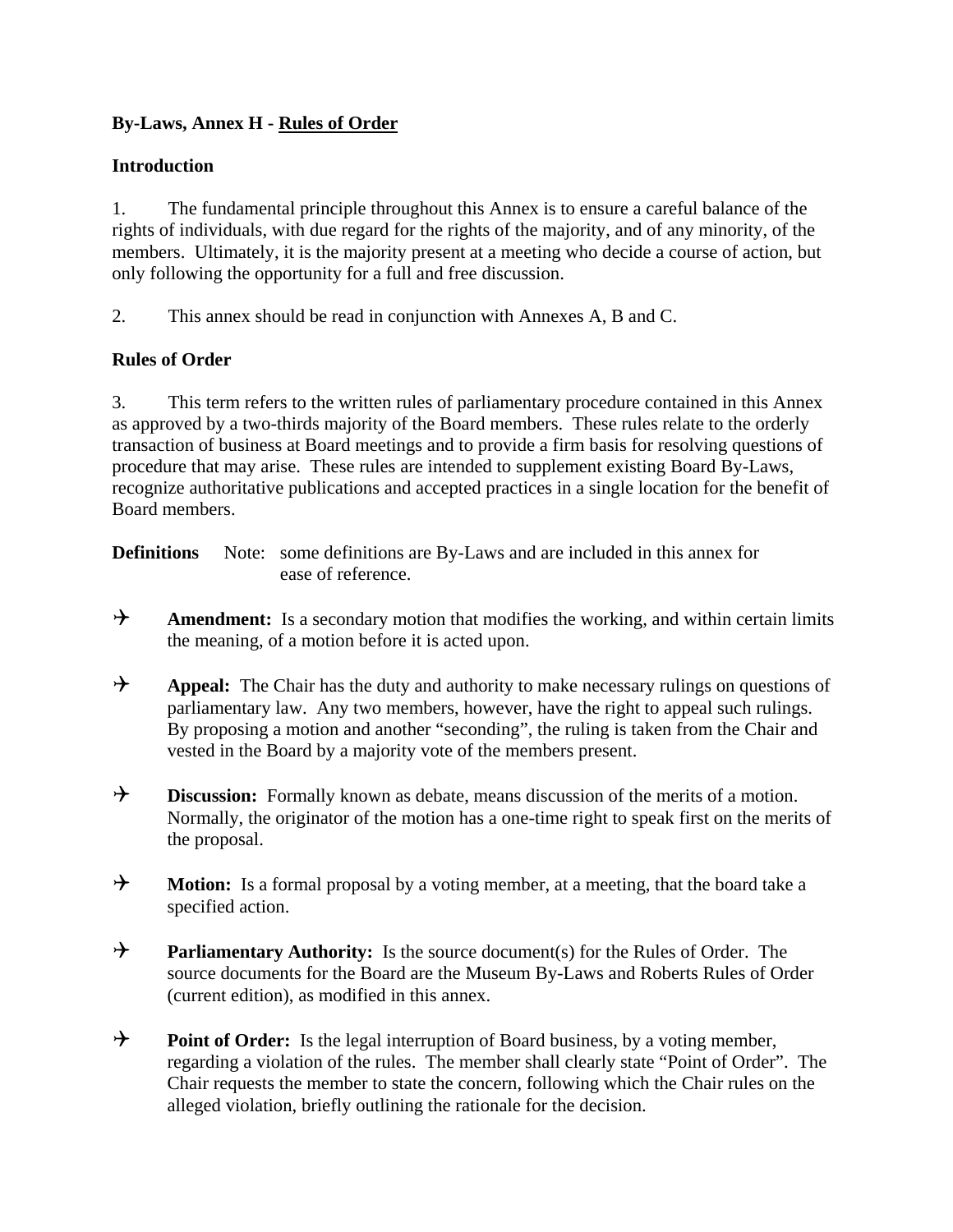- **H** Question of Privilege: Is a device that permits a request or motion relating to the rights and privileges of the Board or its members to be brought forward for immediate consideration because of its urgency. The member should rise and address the Chair that "I rise to a question of privilege". The Chair immediately directs the member to state the matter, following which the Chair rules whether the request or motion is, in fact, a question of privilege and, if so, whether it is urgent enough to interrupt the pending business. The question may be resolved immediately, delayed until a later date or referred to a committee for resolution. If stated as a motion a second is required, followed by discussion (or amendment), concluding with a vote by the members.
- **H** Ouorum: A quorum for any meeting of the Board shall be one more than fifty (50%) of the voting members of the Board (By-Law 25.).
- **Rescind:** Is the motion by which a previous action or order can be cancelled or countermanded. The effect is to strike out a motion, resolution, rule, by-law, section, or paragraph that has been adopted at some previous time. A two-thirds majority of the voting members of the Board is required for approval.
- **→** Second: A motion must be "seconded" in order to be considered. To second a motion a member may simply state "second", which implies only that the member agrees the proposal is worthy of consideration. It does not imply support for the motion. If there is no "second" the motion is deemed to have been withdrawn.
- → **Voting Member:** The voting members of the Board are the ten (10) Directors appointed by the Wing Commander and two (2) designated senior members from 8 Wing CFB Trenton as follows: Wing Administration Officer and Wing Logistics and Engineering Officer. Voting members are not required to send a representative if they are unable to attend a meeting.

#### **Amendments**

4. The Rules of Order contained in this Annex are an extension of By-Law 27. and may be changed with a minimum 10 day previous notice and a two-thirds majority vote of members present.

#### **Meetings, Order of Business**

5. The Chair will determine that a Quorum is present. The order of business at any regular Board meeting includes:

- a. call the meeting to order;
- b. review and approval of the Minutes of the previous meeting;
- c. business arising from the Minutes of the previous meeting;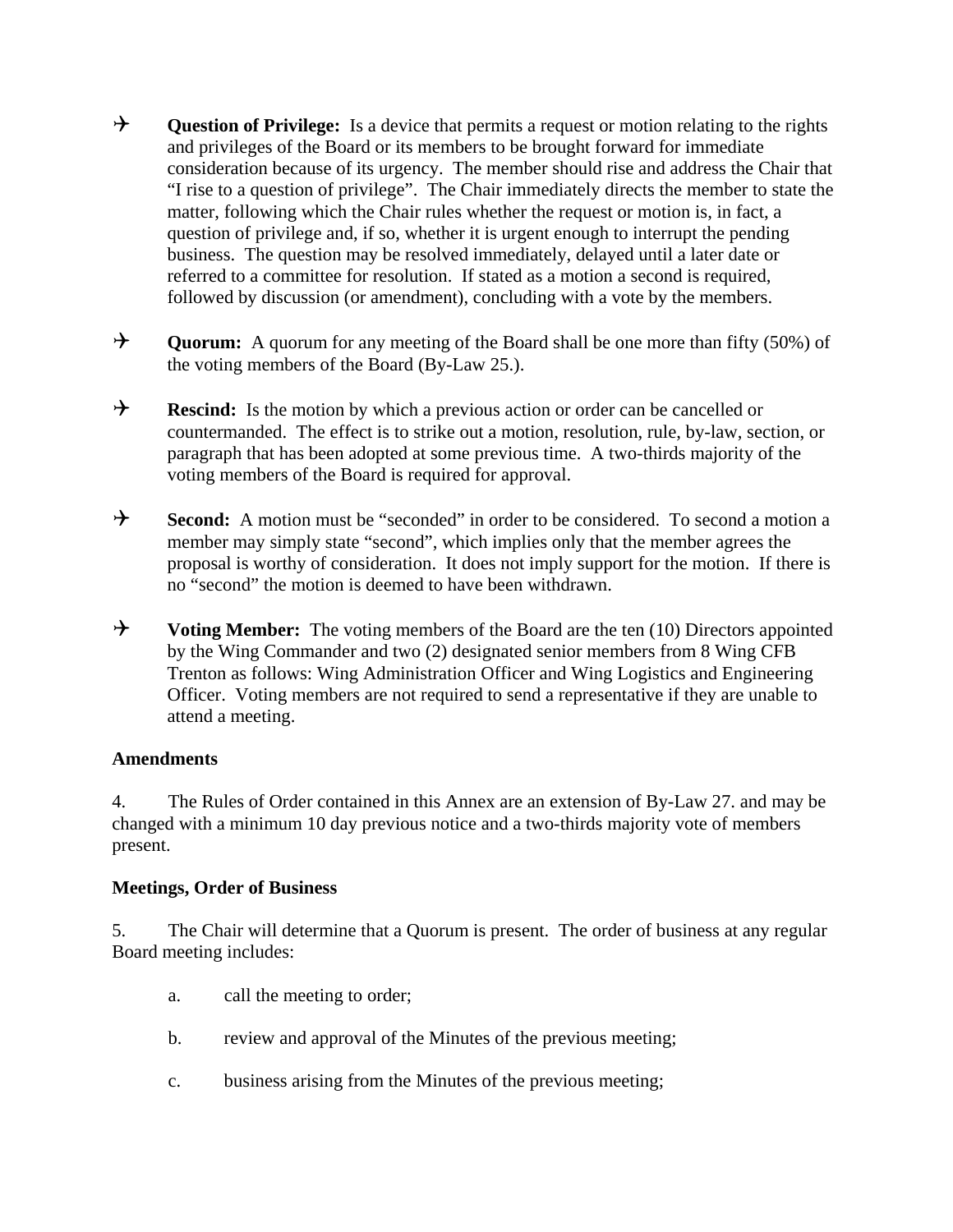- d. review of the financial status of the Museum;
- e. correspondence received since the previous meeting;
- f. business arising from correspondence received;
- g. report from the Museum Executive Director;
- h. reports from Committee Chairs;
- i. new business;
- j. next meeting; and
- k. adjournment.

#### **Lack of Quorum**

6. Should no quorum be present one-half  $(1/2)$  hour after the scheduled meeting time, the secretary shall record the names of the members present and the meeting stands adjourned.

#### **Participation**

7. Board members have the right to full participation in Board proceedings, that is, the right to make motions, second, to speak in debate (discussion) and to vote.

#### **Exceptions**

- 8. These exceptions are:
	- a. To maintain total impartiality, the Chair is excluded from paragraph 7. above, except that the Chair may cast a deciding vote. Further, on a ballot vote the Chair is entitled to cast a vote, and
	- b. Ex-officio members are limited to the "discussion/debate" inputs.

#### **Courtesy**

9. Members address only the Chair and address each other through the Chair. A member does not speak without being recognized by the Chair, at which time the member has the exclusive right to be heard. Exception: **Point of Order** or a **Question of Privilege**.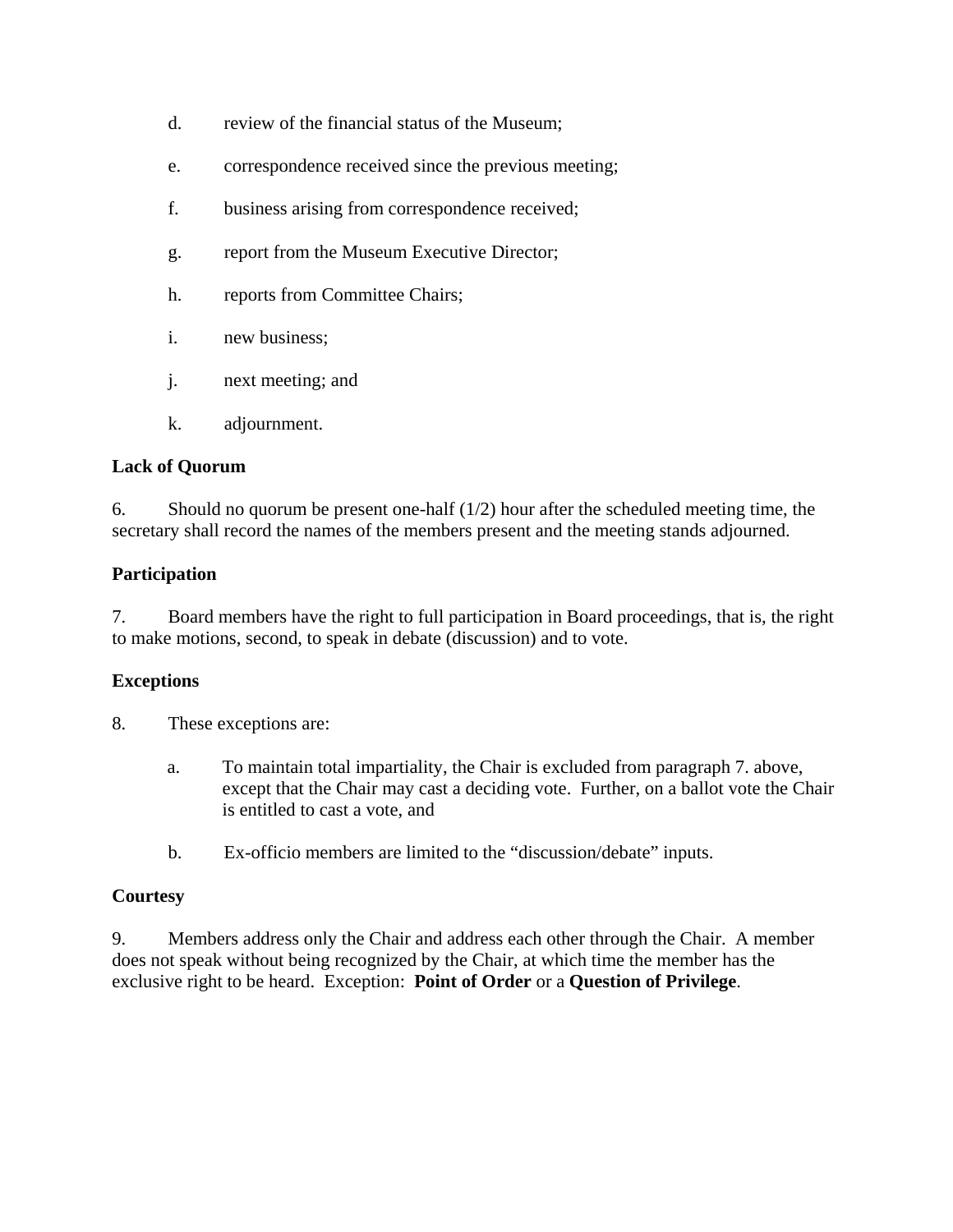# **Agenda**

10. The agenda is the order of business for the conduct of matters at a Board meeting. The Chair will normally solicit inputs from the members well in advance of the meeting date. The secretary will ensure Board members are advised of the agenda a minimum of five (5) days prior to a meeting.

# **Motion**

11. To be approved, all Motions must be adopted by a majority of the votes cast, when specified, by a minimum two-thirds majority of cast votes.

12. Motions requiring a minimum two third (2/3) majority vote consist of amending or rescinding, in whole or part: the Museum Constitution, By-Laws, Rules of Order or previously adopted Motions.

13. A motion may be withdrawn by the Mover with the approval of the Seconder at any time prior to a vote.

# **Methods of Voting**

14. Show of Hands. This is the accepted practice of voting on a motion. When the motion has been clearly stated and the discussion ended, the Chair will ask all those "in favour" of the motion to raise their hand. Following a count of hands the Chair will continue by asking for 'those opposed", followed by a count of hands. The Chair may cast a deciding vote. A statement by the Chair that the motion is carried or lost will conclude that order of business.

15. Voting by Ballot (slips of paper on which the member marks his/her vote). Is used when it is believed the members may more likely to vote their true sentiments or when secrecy of the members' vote is desired. A Board member may move the vote be taken by ballot. Approval will be a simple majority of the votes cast. The Chair is entitled to vote when this method is to be employed. The Chair will appoint a teller to distribute, collect, count the ballot and announce the results to the Chair. The teller is responsible to ensure the integrity of the process.

### **Right of Abstention**

16. Although it is the duty of every Board member who has an opinion on a motion to express it by voting, the member can abstain. No member should vote on a proposal which he/she has a direct personal or pecuniary interest.

### **Committee Reports**

17. Committees are accountable to the board and as such will report periodically, normally at a regular scheduled meeting.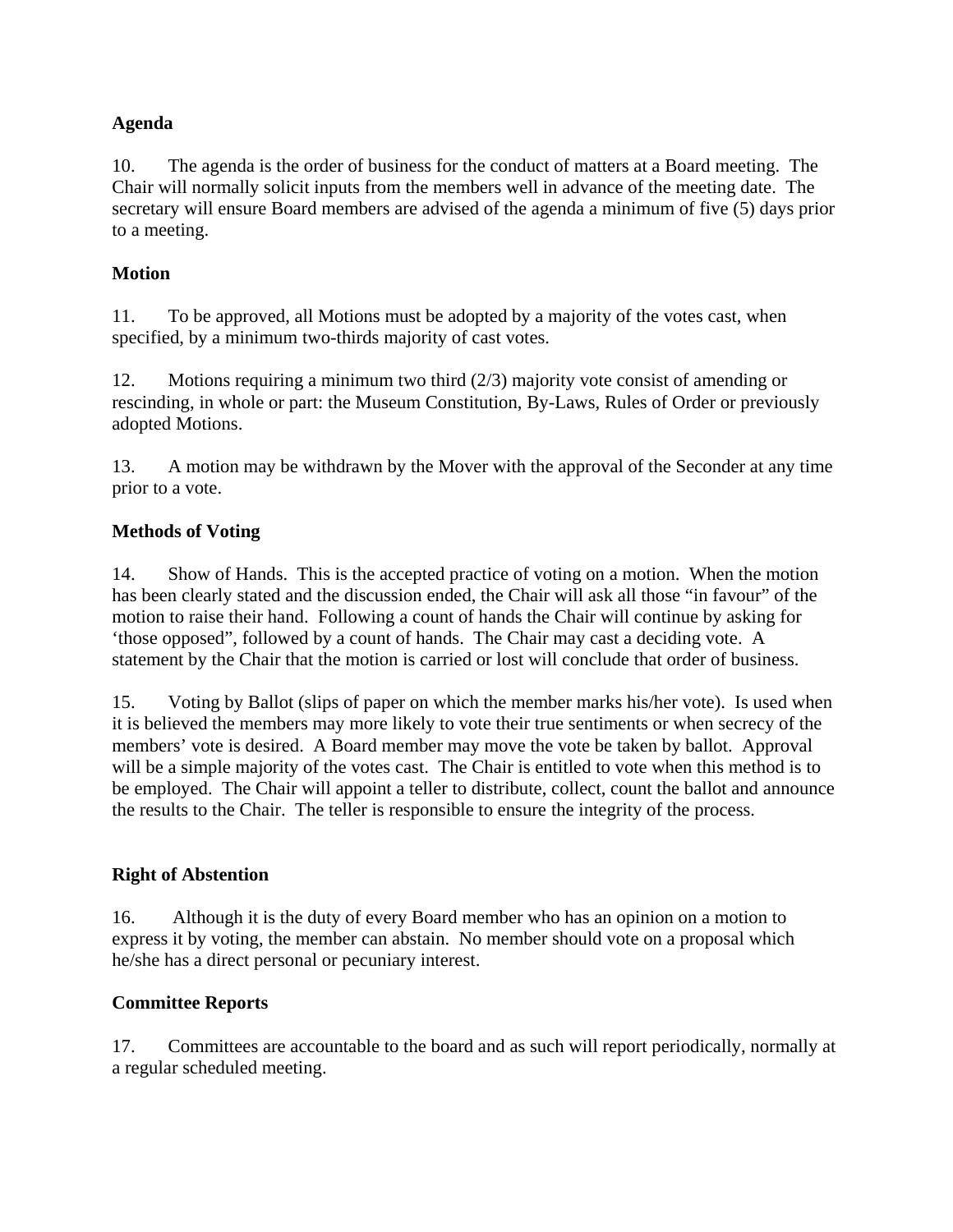### **Electronic Mail (email)**

18. The use of electronic mail (email) is authorized for routine correspondence between and among Board members, and in exceptional circumstances (see below) to enable urgent decisions to be taken without bringing Board members together.

## **Urgent Issues**

19. When in the judgment of the Chair an issue urgently requires a Board decision and it is impracticable to secure a timely decision at a meeting called as described in paragraph 21 or 22 of these By-laws, the Chair may invoke the following procedure.

20. All communications required or allowed in this procedure shall be copied to the Executive Director.

21. Notice of a requirement for a decision shall be sent by email by the Chair to every member (including *ex officio* members) of the Board, and shall:

- (a) include a description of the issue to be decided, sufficient to enable reasoned consideration by the Board member;
- (b) offer a period for consideration and circulation of views of not less than 48 hours after the time the Notice is sent out and before a specified voting deadline;
- (c) require that each Board member circulate by email to all other members his or her views and suggestions, if any, on the issue;
- (d) offer a choice of no more than three clear alternatives to be voted upon;
- (e) offer each voting member the option of abstaining from voting, and
- (f) require each voting member to signify by email a vote ("in favour" or "opposed") or abstention by the specified time deadline.

22. A member may change his vote or abstention at any time before the specified voting deadline. Any such change shall be circulated to all other members.

23. For a decision taken using this procedure to be valid, at least a quorum of Directors must either vote or abstain from voting.

24. The Executive Director shall compile and retain written records of all communications sent using this procedure, and shall present a summary of the use of the procedure and the results obtained to the entire Board at its next regular meeting, for inclusion in the minutes of that meeting.